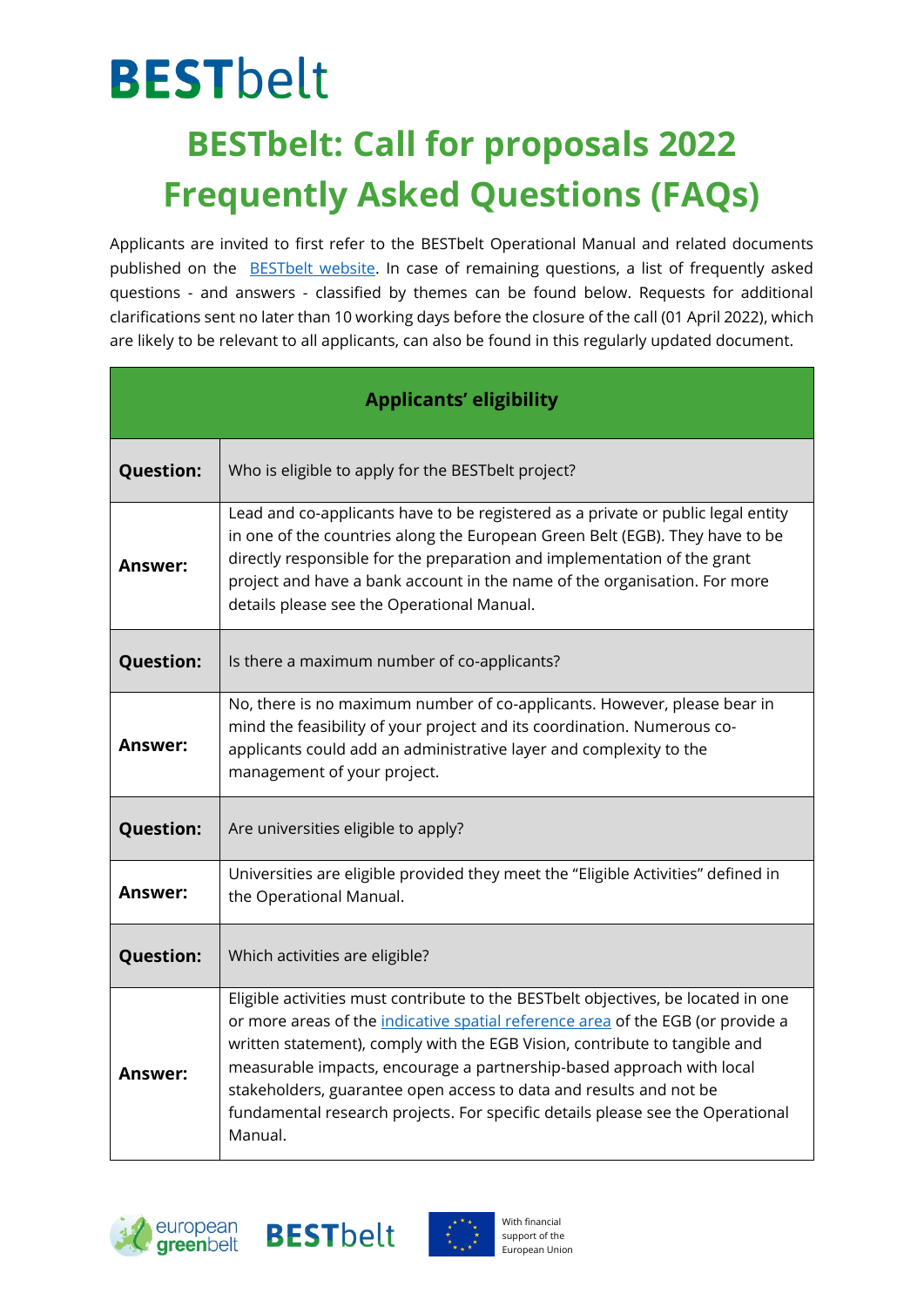## **BESTbelt**

| <b>Costs and budget</b> |                                                                                                                                                                                                                                                                                                                                                                                                                                                                |  |
|-------------------------|----------------------------------------------------------------------------------------------------------------------------------------------------------------------------------------------------------------------------------------------------------------------------------------------------------------------------------------------------------------------------------------------------------------------------------------------------------------|--|
| <b>Question:</b>        | How should the budget be presented if the project involves co-applicants?                                                                                                                                                                                                                                                                                                                                                                                      |  |
| <b>Answer:</b>          | Preselected applicants will need to present separately the costs of each<br>organisation involved through different budget lines at the full proposal stage                                                                                                                                                                                                                                                                                                    |  |
| <b>Question:</b>        | How to design the budget? Is it necessary to request the maximum amount<br>allowed?                                                                                                                                                                                                                                                                                                                                                                            |  |
| Answer:                 | The total amount of the grant must be spent during the implementation period of<br>the project. The amount should be consistent with the proposed activities and<br>workplan. It is important to be realistic as to what can be achieved and spent<br>during the project. It may therefore not be necessary to request the maximum<br>amount allowed.                                                                                                          |  |
| <b>Question:</b>        | Is there a maximum amount allowed on subcontracting?                                                                                                                                                                                                                                                                                                                                                                                                           |  |
| <b>Answer:</b>          | There is no maximum percentage regarding the share of the budget allocated<br>to subcontracting. However, only activities, which are not essential to the<br>project can be subcontracted. In all cases, subcontracting must be duly justified<br>and be in line with the BESTbelt procurement rules.                                                                                                                                                          |  |
| <b>Question:</b>        | What are the procurement rules applicable?                                                                                                                                                                                                                                                                                                                                                                                                                     |  |
| Answer:                 | National and/or public sector procurement rules and regulations must be<br>followed. Furthermore, applicants have to reconcile any purchases of goods or<br>services with Grant funds with the BESTbelt Procurement Policy. Purchases with<br>a total contractual value of less than EUR 5,000 (excluding VAT) may be made<br>through "single sourcing", otherwise it must be based on written quotations<br>received from at least three potential suppliers. |  |
| <b>Question:</b>        | Are the costs incurred during the preparation of the proposal eligible?                                                                                                                                                                                                                                                                                                                                                                                        |  |
| Answer:                 | No, only the costs incurred during the implementation of the project are eligible<br>costs.                                                                                                                                                                                                                                                                                                                                                                    |  |
| <b>Question:</b>        | How to include import taxes?                                                                                                                                                                                                                                                                                                                                                                                                                                   |  |
| Answer:                 | Import taxes are considered as part of the cost of purchasing items and thus<br>should be included within the cost budgeted for the item itself.                                                                                                                                                                                                                                                                                                               |  |